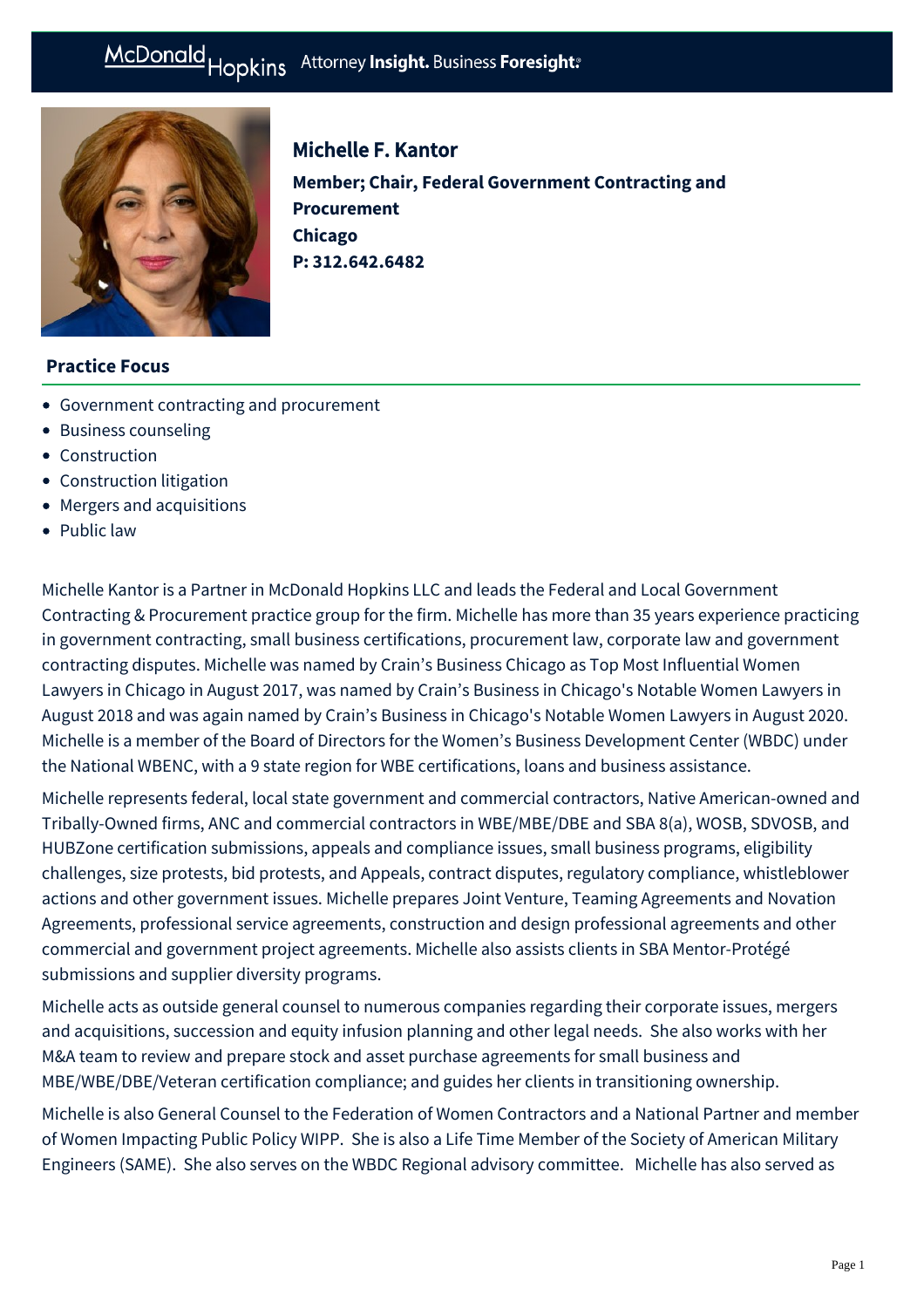Deputy Director for the City of Chicago, DCAP and Deputy Commissioner of the Department of Buildings and served as Internal Counsel for three years.

Michelle has received the Lifetime Advocate Award from the Federation of Women Contractors for her work in promoting, counseling and advocating for women, minority, and veteran owned small business firms. Michelle is a frequent speaker at seminars, conventions, webinars & trade associations nationwide.

## **Admissions - Court**

- Department of Veterans Affairs, Accredited Attorney: Veteran Claims
- Illinois Supreme Court
- U.S. Court of Appeals for the 7th Circuit
- U.S. Court of Federal Claims, Washington D.C.
- U.S. District Court for the Northern District of Illinois
- U.S. District Court for the Northern District of Illinois (Trial Bar Member)
- U.S. Supreme Court

## **Admissions - State**

• Illinois

## **Education**

- Loyola University of Chicago Law School
- DePaul University Dispute Resolution Center
- Bradley University
- Hofstra University

## **Honors and Awards**

- Named one of the "Most Influential Women Lawyers in Chicago" by Crain's Chicago Business (2017)
- Selected for inclusion in Illinois Super Lawyers (2015-2018)
- Center for Empowerment & Economic Development (CEED), Business Training & Professional Development Outstanding Volunteer (2015)
- Life Time Advocate Award Advocating for Women, Veteran and Minority Businesses (2013)

#### **Professional Membership**

- Court of Federal Claims Bar Association
- Federation of Women Contractors (FWC) General Counsel
- Society of American Military Engineers (SAME), Lifetime Member
- WBENC WBDC Local Corporate Business Partner, Advisory Committee
- Women Impacting Public Policy (WIPP)
- SDVOB Elite of Illinois, General Counsel
- Alliance for Illinois Manufacturing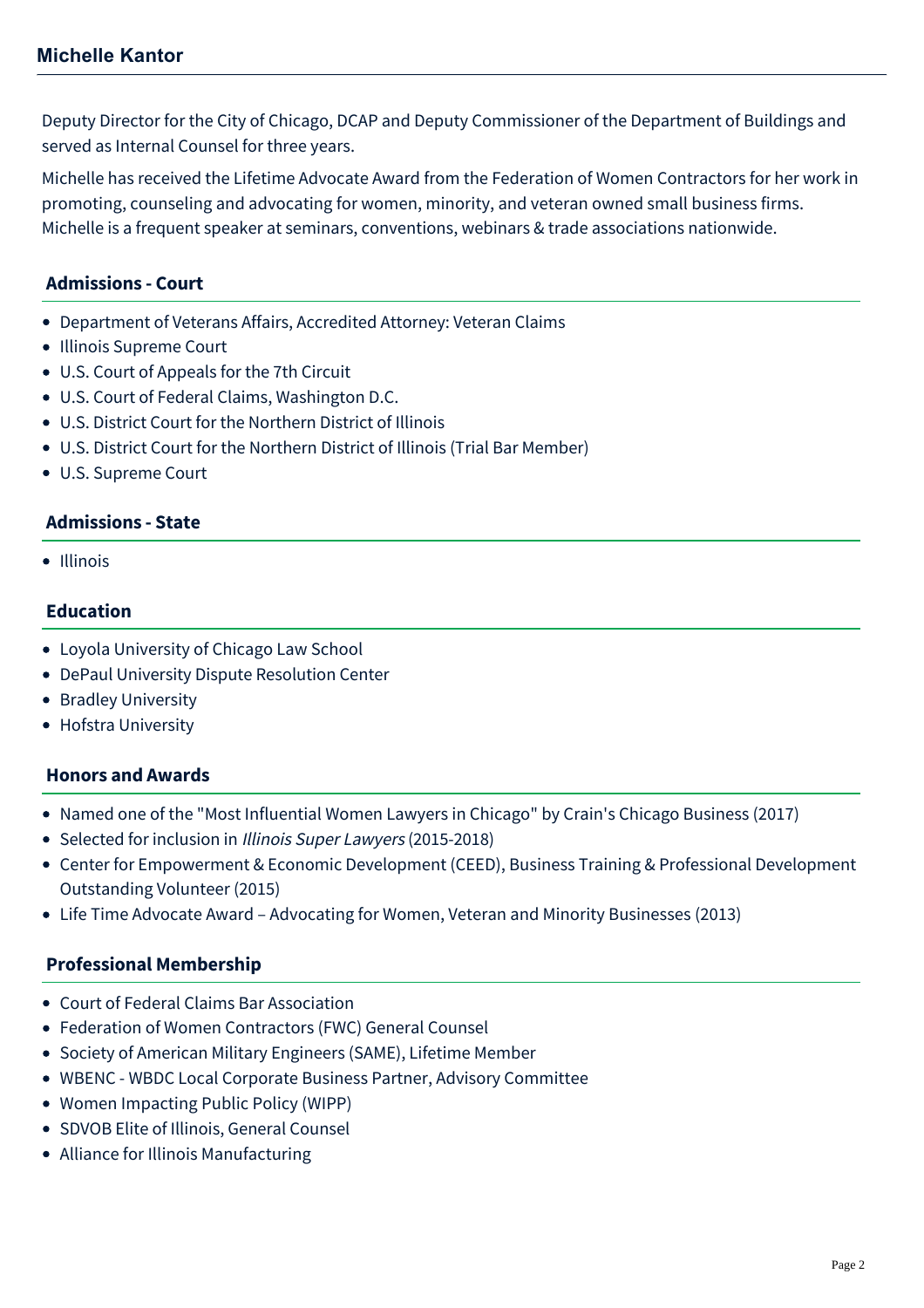#### **Alerts**

- [Federal court blocks vaccination mandate for federal contractors in Ohio, Kentucky, and Tennessee](https://mcdonaldhopkins.com/Insights/December-2021/Federal-court-blocks-vaccination-mandate-for-feder)
- [Federal contract small business joint ventures and teaming arrangements](https://mcdonaldhopkins.com/Insights/July-2017/Federal-contract-small-business-joint-ventures-and)
- [New game changing SBA Small Business Mentor Protégé Programs and changes to small business Joint](https://mcdonaldhopkins.com/Insights/August-2016/New-game-changing-SBA-small-business-mentor-proteg) Venture rules

## **Blog Posts**

- [Selling, transferring, or acquiring federal contracting businesses](https://mcdonaldhopkins.com/Insights/November-2021/Selling-Transferring-or-Acquiring-Federal-Contract)
- [Federal contractors have new guidance and December 8 deadline for vaccine mandates](https://mcdonaldhopkins.com/Insights/September-2021/Federal-contractors-have-new-guidance-and-December)

#### **News**

- [Understanding the Sweeping New SBA Regulations](https://mcdonaldhopkins.com/Insights/November-2020/Understanding-the-Sweeping-New-SBA-Regulations)
- [Michelle Kantor recognized among 2020 Notable Women in Law](https://mcdonaldhopkins.com/Insights/September-2020/Michelle-Kantor-recognized-among-2020-Notable-Wome)
- ["What Happens to My Certifications If I Sell or Exit My Business?"](https://mcdonaldhopkins.com/Insights/August-2017/What-Happens-to-My-Certifications-If-I-Sell-or-Exi)
- [Four attorneys at McDonald Hopkins named Illinois Super Lawyers](https://mcdonaldhopkins.com/Insights/January-2017/Four-attorneys-at-McDonald-Hopkins-named-Illinois)
- [Workshops can help turn small business into big business -- Michelle Kantor quoted in The Lane Report](https://mcdonaldhopkins.com/Insights/August-2015/Workshops-can-help-turn-small-business-into-big-bu)
- [Six attorneys at McDonald Hopkins named Illinois Super Lawyers and Rising Stars](https://mcdonaldhopkins.com/Insights/January-2015/Six-attorneys-at-McDonald-Hopkins-named-Illinois-S)

## **External Publications**

- "The ABC's of Diversity Certifications & Teaming Arrangements: Opportunities for Large and Small Contractors and Suppliers", ASA Chicago Edition, Winter 2010
- "Contracting with the Government", Smart Business Magazine, 2009
- "Structuring Construction Deals, Key Legal & Practical Issues to Address", Inside the Minds: Aspatore Books, 2007
- "Construction Contract Fundamentals", Lorman Education, May 2005
- "Outsourcing Professional Services: Legal Issues to Consider", NAPM Chicago Purchaser Magazine, 2002

#### **Events**

- [Contract Issues Creating Crisis and Requests for Equitable Adjustments | Thursday, June 23, 2022](https://mcdonaldhopkins.com/Events/2022/Contract-Issues-Creating-Crisis-and-Requests-for-E)
- [Teaming, joint venture agreements and new federal laws that can impact your bottom line | Thursday, May](https://mcdonaldhopkins.com/Events/2022/Teaming-Joint-Venture-Agreements-and-New-Federal-L) 26, 2022
- [Federal Contracting Crisis: Delays, Suspensions, Terminations, Labor and Material Shortages and Price](https://mcdonaldhopkins.com/Events/2021/Federal-Contracting-Crisis-Delays-Suspensions-Term) Escalations: Legal Rights and Relief | Thursday, October 28, 2021
- [Small Business Ownership Changes Succession Planning, Buying & Selling- Legal & Practical Issues to](https://mcdonaldhopkins.com/Events/2021/Small-Business-Ownership-Changes-Succession-Planni) Address | Thursday, August 12, 2021
- [Leveraging Diversity Certifications and Ownership Changes, Succession, Asset Purchase and Novations |](https://mcdonaldhopkins.com/Events/2020/Leveraging-Diversity-Certifications-and-Ownership) Wednesday, December 16, 2020
- [Contract Crisis Government and Private Contracts | Thursday, November 19, 2020](https://mcdonaldhopkins.com/Events/2020/Contract-Crisis-Government-and-Private-Contracts)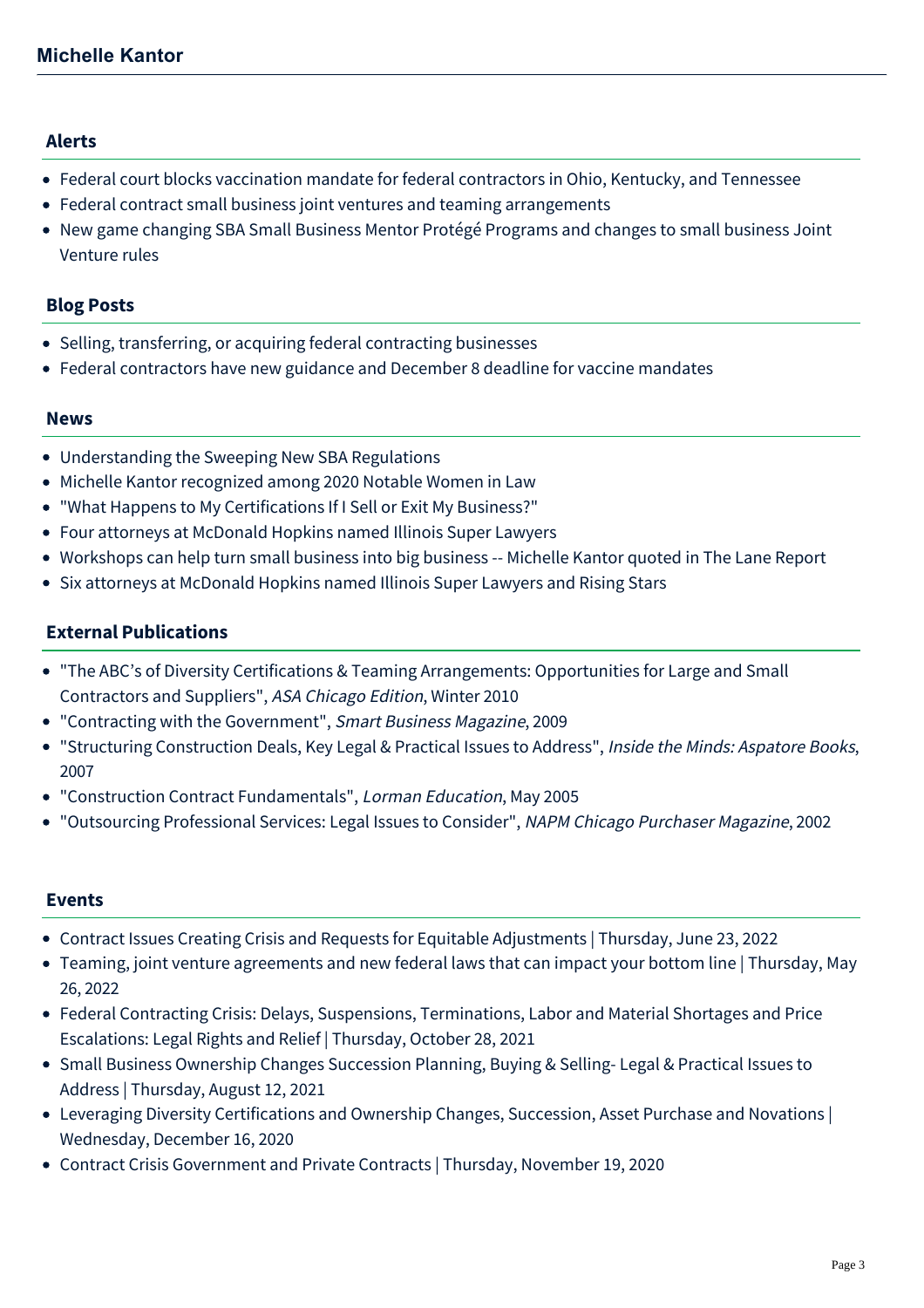- [Joint Ventures, Teaming and Mentor Protege: The Good, Bad and Very Ugly | Friday, August 21, 2020](https://mcdonaldhopkins.com/Events/2020/Joint-Ventures-Teaming-and-Mentor-Protege)
- [Contract Crisis: Force Majeure, Terminations, Suspensions & Other Immediate Action Items | Thursday,](https://mcdonaldhopkins.com/Events/2020/Force-Majeure-Terminations-Suspensions-Other-Immed) August 13, 2020
- [Protecting Your Certifications During Corporate Changes | Thursday, July 30, 2020](https://mcdonaldhopkins.com/Events/2020/Protecting-Your-Certifications-During-Corporate-Ch)
- [SBA Final Rule for WOSB/EDWOSB Certifications | Thursday, July 2, 2020](https://mcdonaldhopkins.com/Events/2020/SBA-Final-Rule-for-WOSB-EDWOSB-Certifications)
- [New SBA Final Rule on Eliminating WOSB Self-Certification Workshop | Thursday, June 11, 2020](https://mcdonaldhopkins.com/Events/2020/New-SBA-Final-Rule-on-Eliminating-WOSB-SelfCertifi)
- [Contract Crisis: Government & Private Contracts Force Majeure, Terminations, Suspensions and](https://mcdonaldhopkins.com/Events/2020/Contract-Crisis) Suggested Immediate Action Items | Tuesday, May 26, 2020
- [Teaming, Joint Ventures, and Mentor Protégé Program to Gain a Competitive Edge: Legal, Financial &](https://mcdonaldhopkins.com/Events/2020/Teaming-Joint-Ventures-and-Mentor-Protege-Program) Practical Considerations | Tuesday, January 7, 2020
- [Succession Planning & Business Ownership Changes: Legal & Practical Issues | Wednesday, December 18,](https://mcdonaldhopkins.com/Events/2019/Succession-Planning-and-Business-Ownership-Changes) 2019
- [Teaming, Joint Ventures, and SBA Rule Changes Workshop | Thursday, December 5, 2019](https://mcdonaldhopkins.com/Events/2019/Teaming-Joint-Ventures-and-SBA-Rule-Changes-Worksh)
- [Business teaming relationships and how to make them a success | Tuesday, July 30, 2019](https://mcdonaldhopkins.com/Events/2019/Business-teaming-relationships-and-how-to-make-the)
- [Bid, Size and NAICS Code Protests: Why, How and When to Pull the Trigger | Tuesday, July 30, 2019](https://mcdonaldhopkins.com/Events/2019/Bid-Size-NAICS-Code-Protests)
- [Selling your Small Businesses, Buying a Small Business, and Succession Planning | Wednesday, July 24,](https://mcdonaldhopkins.com/Events/2019/Selling-your-small-businesses-Buying-a-Small-Busin) 2019
- [Partnering for Profit: Joint Ventures and Teaming Agreements to Gain a Competitive Edge | Monday, July](https://mcdonaldhopkins.com/Events/2019/Joint-Ventures-and-Teaming-Agreements-to-Gain-a-Co) 15, 2019
- [2019 SAME Phoenix Post Annual Small Business Symposium | Friday, July 12, 2019](https://mcdonaldhopkins.com/Events/2019/2019-SAME-Phoenix-Post-Annual-Small-Business-Sympo)
- [Business Ownership Changes: Buying, Selling And Transferring Ownership In Your Business: Legal &](https://mcdonaldhopkins.com/Events/2019/Business-Ownership-Changes) Practical Issues To Address | Tuesday, June 18, 2019
- [Joint ventures, teaming agreements and mentor protégé program to gain a competitive edge: Legal,](https://mcdonaldhopkins.com/Events/2019/2019-Womens-Business-Center-Workshop) financial, and practical considerations | Wednesday, April 24, 2019
- [Joint venture and teaming agreements in federal government contracting: New rules, legal issues and](https://mcdonaldhopkins.com/Events/2018/The-American-Indian-Chamber-Education-Fund-PAT) practical tips | Tuesday, December 11, 2018
- [Buying and Selling Ownership Interests in WBE & Succession Planning Tips | Wednesday, November 14,](https://mcdonaldhopkins.com/Events/2018/Buying-and-Selling-Ownership-Interests-in-WBE-Succ) 2018
- [Ownership Changes & Succession Planning: Big Deals | Thursday, November 1, 2018](https://mcdonaldhopkins.com/Events/2018/Ownership-Changes-and-Succession-Planning)
- [NVBDC 3rd Annual Doing Business with the Federal Reserve and Private Industry | Thursday, July 19, 2018](https://mcdonaldhopkins.com/Events/2018/NVBDC-3rd-Annual-Doing-Business-with-the-Federal-R)
- [Protecting Your Certifications During Corporate Changes | Thursday, May 10, 2018](https://mcdonaldhopkins.com/Events/2018/Protecting-Your-Certifications-During-Corporate-Ch)
- [Beyond B2B: Connecting for Growth | Wednesday, April 4, 2018](https://mcdonaldhopkins.com/Events/2018/Beyond-B2B-Connecting-for-Growth)
- [How Corporate Changes Affect Your Certifications and Planning Your Exit Strategy | Tuesday, December 12,](https://mcdonaldhopkins.com/Events/2017/How-Corporate-Changes-Affect-Your-Certifications-and-Planning-Your-Exit-Strategy) 2017
- [New and Important Federal Laws and Small Business Program Updates for Federal Contractors | Tuesday,](https://mcdonaldhopkins.com/Events/2017/New-and-Important-Federal-Laws-and-Small-Business-Program-Updates-for-Federal-Contractors) September 19, 2017
- [New SBA Rules and Other Federal Laws Impacting Government Contractors | Tuesday, June 20, 2017](https://mcdonaldhopkins.com/Events/2017/New-SBA-Rules-and-Other-Federal-Laws-Impacting-Government-Contractors)
- [Business Reorganizations That May Impact Certification Status | Wednesday, February 15, 2017](https://mcdonaldhopkins.com/Events/2017/Business-Reorganizations-That-May-Impact-Certification-Status)
- [Keep and Protect Your Certification | Tuesday, February 14, 2017](https://mcdonaldhopkins.com/Events/2017/Keep-and-Protect-Your-Certification)
- [Government Contracting: New Revenue Opportunities and Common Pitfalls to Avoid | Wednesday,](https://mcdonaldhopkins.com/Events/2016/Government-Contracting-New-Revenue-Opportunities-and-Common-Pitfalls-to-Avoid) December 14, 2016
- [SBA Programs, Rivers Casino Supplier Diversity, Small Business Security Issues | Thursday, October 27, 2016](https://mcdonaldhopkins.com/Events/2016/SBA-Programs)
- [ChallengeHER: Opportunities for Women in Federal Contracting | Thursday, September 1, 2016](https://mcdonaldhopkins.com/Events/2016/ChallengeHER-Opportunities-for-Women-in-Federal-Contracting)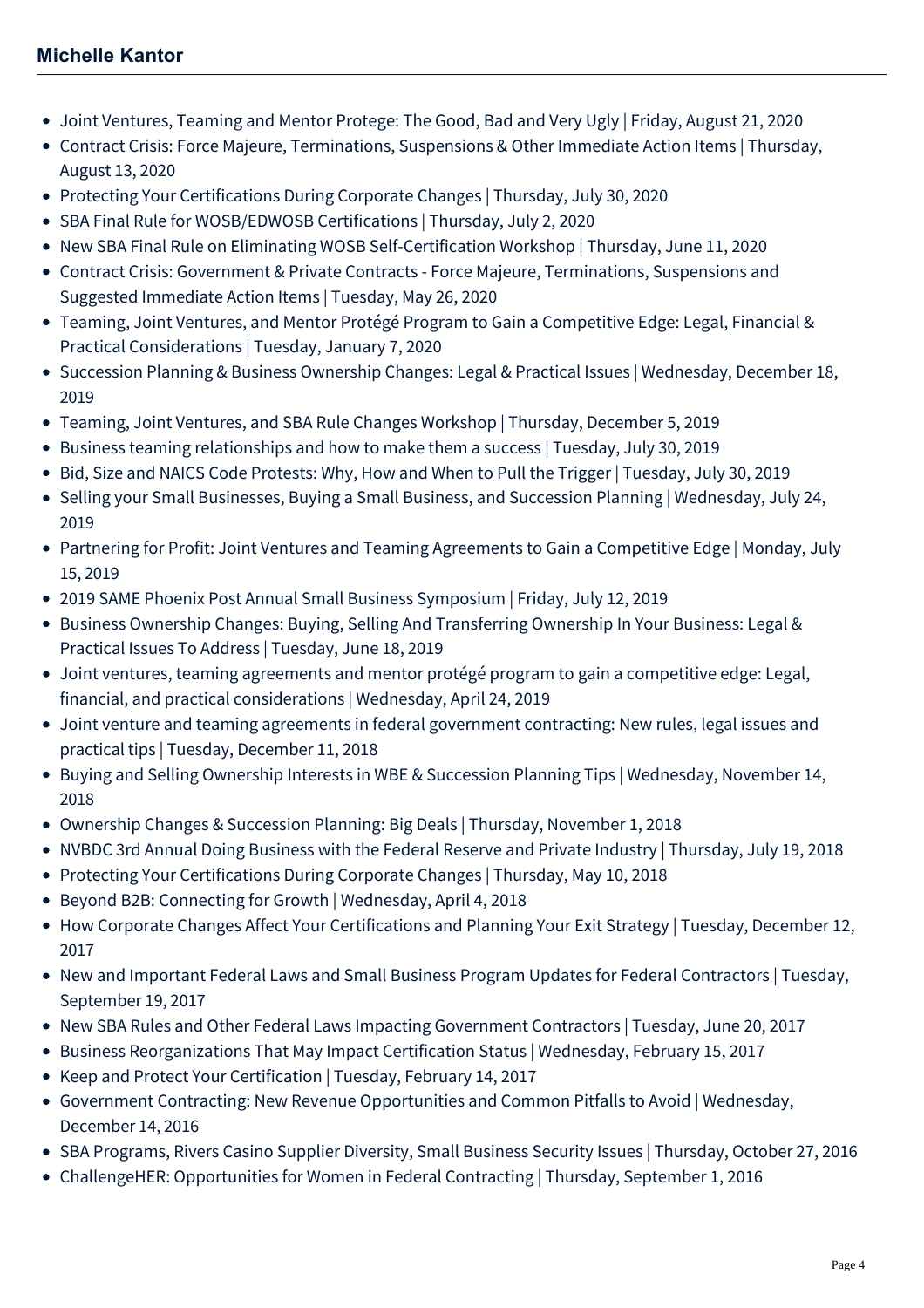- [Protecting Yourself From DBE Fraud | Wednesday, August 31, 2016](https://mcdonaldhopkins.com/Events/2016/Protecting-Yourself-From-DBE-Fraud)
- [Opportunities for Women in Federal Contracting | Tuesday, August 9, 2016](https://mcdonaldhopkins.com/Events/2016/Opportunities-for-Women-in-Federal-Contracting)
- [SAME Southern Nevada Post Industry Day | Tuesday, May 31, 2016](https://mcdonaldhopkins.com/Events/2016/SAME-Southern-Nevada-Post)
- [2016 Northern Ohio Catch the Wave Conference | Monday, April 18, 2016](https://mcdonaldhopkins.com/Events/2016/2016-Northern-Ohio-Catch-the-Wave-Conference)
- [APTAC Spring 2016 Training Event | Monday, April 4, 2016](https://mcdonaldhopkins.com/Events/2016/APTAC-Spring-2016-Training-Event)
- [Teaming, joint venture agreements, and new federal laws that can impact your bottom line | Thursday,](https://mcdonaldhopkins.com/Events/2016/Teaming,-joint-venture-agreements-&-new-federal-laws-that-can-impact-your-bottom-line) March 3, 2016
- [Federal government women-owned business contracting program | Monday, February 29, 2016](https://mcdonaldhopkins.com/Events/2016/Federal-government-women-owned-business-contracting-program)
- [FAR and federal government law training | Friday, January 22, 2016](https://mcdonaldhopkins.com/Events/2016/FAR-and-federal-government-law-training)

## **Speaking Engagements**

- Leveraging Diversity Certifications and Ownership Changes, Succession, Asset Purchase and Novations, Wednesday, December 16, 2020
- Selling, Buying, Transferring Small Business Ownership & Succession Planning training, American Indian Chamber Education Fund PTAC, December 15, 2020
- Contract Crisis Government and Private Contracts, Thursday, November 19, 2020
- New Federal Contracting Laws & Small Business Administration Program Updates, PTAC Workshop and UCEDC, October 8, 2020
- Joint Ventures, Teaming Agreements and Mentor Protégé: The Good, Bad and Very Ugly, US Asian American Chamber of Commerce, Aug. 21, 2020
- Contract Crisis, Force Majeure, Terminations of Contracts: Immediate Action Items, Arizona Indian Chamber of Commerce and AZ PTAC, Aug 13, 2020
- Protecting Your Certifications During Corporate Changes, PTAC Workshop and UCEDC, July 30, 2020
- WBDC Regional Conference Speaker, Summer Summit Series, Guest Speaker and Panelist, July 28, 2020
- Contract Crisis Webinar, US Veteran Organization VET-Win, July 8, 2020
- Final SBA Rule for WOSB/EDWOSB Certifications Veteran Women's Enterprise Center, July 2, 2020
- Highlights Final SBA Rule for WOSB/EDWOSB Certifications Veteran Women's Enterprise Center, July 2, 2020
- Contract Crisis Webinar, Government & Private Contracts Force Majeure, Terminations, Suspensions and Suggested Immediate Action Items, Veterans Entrepreneurship Task Force, June 17, 2020
- New SBA Final Rule WOSB Program, Webinar, Host with WBDC, Guest Speaker, June 11, 2020
- Federal and Local Government Financial Relief for Small Businesses: Demystifying the New Loan Programs and Applying for Relief, June 10, 2020
- Contract Crisis Webinar, Government & Private Contracts Force Majeure, Terminations, Suspensions and Suggested Immediate Action Items, Veterans Entrepreneurship Task Force, May, 26, 2020
- Succession Planning, US Women Impacting Public Policy, April 22, 2020
- Federal Financial Relief for Small Business: Demystifying the New Loan Program and Practical Tips to Apply, Phoenix Minority Business Development Agency (MBDA) Business Center, April 17, 2020
- Federal and Local Government Financial Relief for Small Businesses: Demystifying the New Loan Programs and Applying for Relief, Women's Business Development Center, April 7, 2020
- Teaming, Partnering, & Subcontracting, The VETS Group Small Business Seminar, November, 12, 2019
- Selling, Acquiring or Transferring Small Business Ownership Interests: Legal & Practical Tips for Federal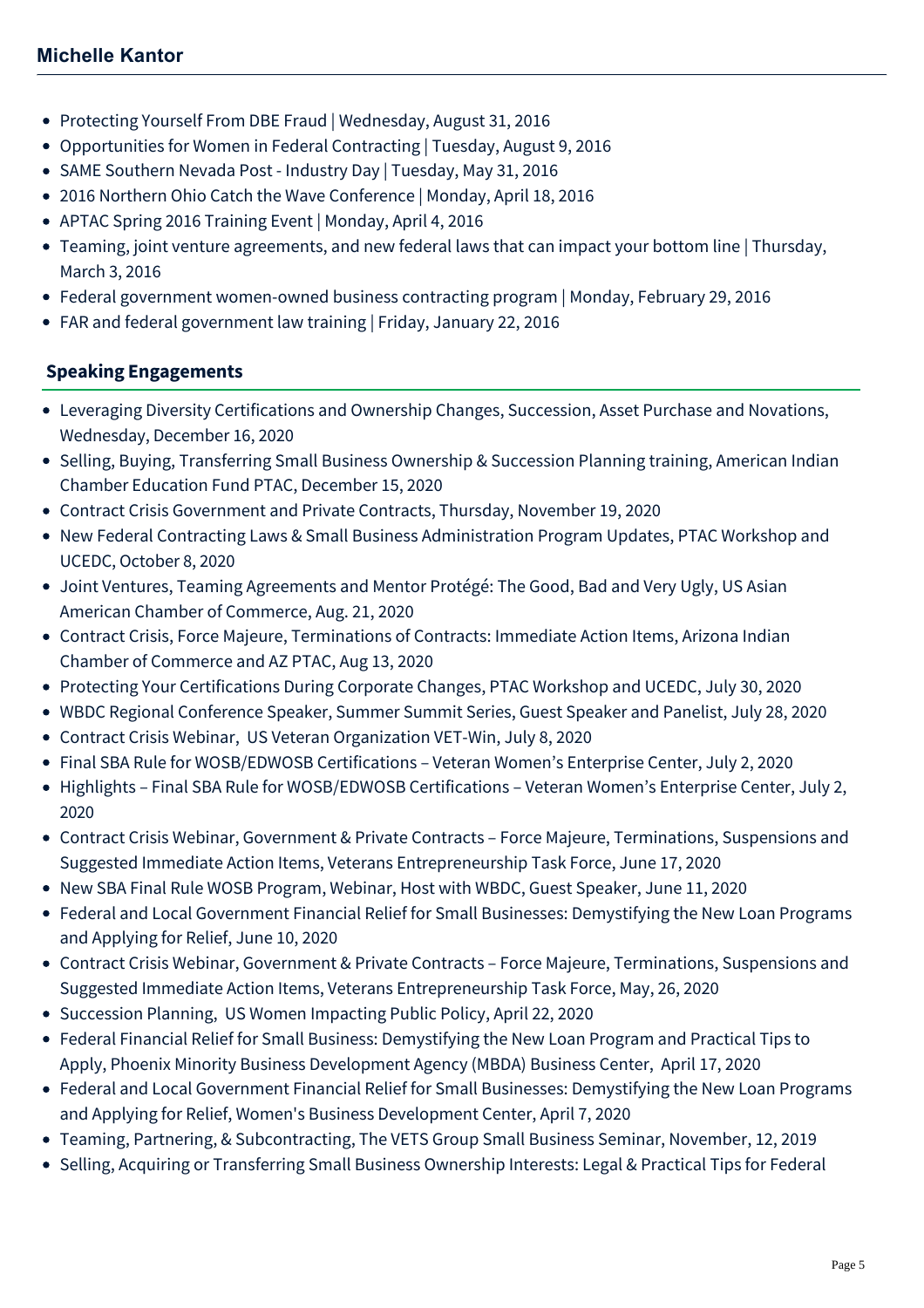Contractors,Veterans Enterprise Training & Service Group Advanced Business Financial Workshop Series, November 6, 2018

- Buying and Selling Small Businesses and Impact on Certifications,Navy Gold Coast Small Business San Diego Conference, August 6, 2018
- New And Important Federal Laws And Small Business Program Updates,SAME Phoenix, Small Business Conference, June 21, 2018
- Corporate And OtherChanges That Can Impact Small Business Certification, PTAC, New Jersey, May 10, 2018
- Bid Protests: How, Why and When to Protest:National 8(a) Conference, Nashville, TN Feb 1, 2018 Corporate and OtherChanges That Can Impact Small Business Certifications, FWC workshop, December 12, 2018
- Mergers, Acquisitions, Equity, Investments & Succession Planning:SAME National Conference Pittsburgh, PANov 16, 2017
- Red Flag Fraud Indicators of Pass-Thrus -SAME Government Contracting Official Workshop:Nov. 14, 2017, Pittsburgh, PA
- Corporate Changes That Can Compromise SDVOSB, WOSB, 8(A), Hubzone And DBE Certifications Including Partial Sale Of Ownership Interests, Acquiring Firms Or In Succession Planning, National APTAC Conference, Hyatt Hotel, Washington DCNov. 7, 2017
- New And Important Federal Laws & Small Business Program Updates For Federal Contractors Native American PTAC, Phoenix, AZSeptember 2017
- Maintaining Certifications When Selling an Ownership Interests In Your Company, Acquiring a New Company Or Succession Planning.WBENC Regional Conference, Rosemont, IL Sept2017
- New And Important Federal Laws And Small Business Program Updates: State of Nevada, PTAC, Las Vegas, August 4, 2017
- New Federal All Small Business Mentor Protégé Program:Women Impacting Public Policy and Small Business Administration Business Day.July 2017
- Certifications, Protecting Them and Joint Venture Teaming Considerations: Federal Reserve Bank, Detroit, MIJuly 20, 2017
- New SBA Rules and Other Laws Impacting Government Contractors, SBA Cleveland & NASA Cleveland, OH, June 20, 2017
- New Mentor Protégé Program, Teaming & Joint VenturesWebinar SBA Columbus, May 2, 2017
- Buying and Selling Your Business: How Reorganizations Can Impact Your Federal and other Certifications:WBDC,Kansas City,May 4, 2017
- New SBA Regulations and Other New Federal Laws that can Impact Your BusinessSociety of Military Engineers, (SAME) Small Business Industry Day,Phoenix AR,April 27, 2017
- SBA Mentor Protégé Small Business ProgramUSACE Small Business Conference, Nashville Tennessee,March 15, 2107
- Federal Bid and Size Protests: Legal Issues and Practical TipsSBA Columbus, Feb. 23, 2017
- Business Reorganizations That May Impact Your Certifications and Buying & Selling WBE and Diverse Businesses, WBDC Chicago, Feb 15, 2017
- Protecting Your Certifications, Understanding Actions That Can Lead To Decertification & What To Do When The Government Knocks On Your Door, IDOT workshop, Chicago, Feb 14, 2017
- Bid, Size, And NAICS Protests- Why, How, And When To Pull The Trigger State of Nevada PTAC, Dec. 2, 2016, Las Vegas NV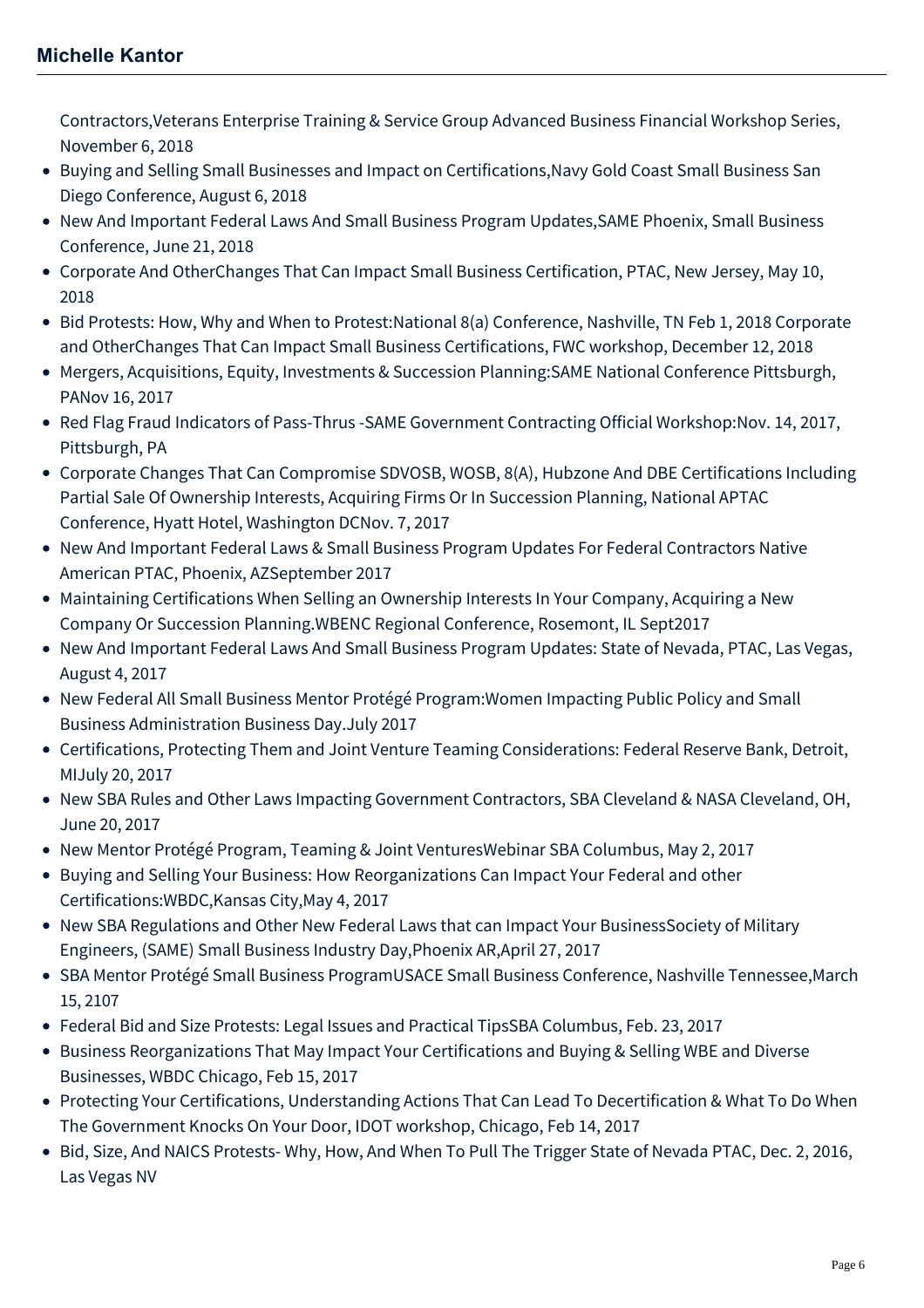## **Michelle Kantor**

- New Game Changing SBA Small Business Mentor Protégé Programs and Changes to Small Business Joint Venture rules, Beyond B2B: Connecting for Growth, Dayton, OH, October 4, 2016
- Federal Teaming, Joint Ventures, and Mentor Protégé: New Sweeping Rules, ChallengeHer, Chicago, IL September 1, 2016
- Protecting Your Certifications, Understanding Actions That Can Lead To Decertification & What To Do When The Government Knocks On Your Door,FWC, Chicago August 31, 2016
- Teaming, Joint Ventures, and Mentor Protégé: New Sweeping Rules, ChallengeHer, Livonia, MI, August 9, 2016 and Chicago, IL, September 1, 2016
- USACE Chicago & Detroit District Understand the New SBA Teaming, Joint Venture and Mentor/Protégé Rules to Increase Revenue Streams, Procurement Information You Need to Know August 1, 2016, USACE offices Chicago
- Latest Changes In Laws That Impact Federal Contractors; SAME Phoenix Post Small Business Symposium, Phoenix, AZ, July 28, 2016
- Construction Law and Contracts: Protect Your Bottom Line; Turner Construction Minority and Women Business Construction Management Training Program, July 13, 2016
- WOSB, WBE & MBE, Certifications: Eligibility Criteria & Protecting Your Certifications; Turner Construction MBE/WBE Construction Management Training Program July 13, 2016
- Federal Laws and Small Business Program Updates, Society of Military Engineers (SAME) 2016 Joint Venture Training Conference & Expo, Phoenix, AZ, May 24, 2016
- New Federal Regulations and their impacts on Small Business, 3rd Annual Pacific Northwest SAME Small Business Symposium, Seattle, WA, April 26, 2016
- Government Protests and Debriefings: What to Do and How to Do It, WBDC Workshop, Chicago, IL, April 12, 2016
- Bid, Size & NAICS Protests: When, How and Why to Protest, National APTAC Spring Conference St. Louis, MO. April 4, 2016
- New and Important Federal Laws & Small Business Program Updates, State of Nevada PTAC, Las Vegas, NV April 1, 2016.
- Joint Ventures, Teaming and Mentor-Protégé Agreements for WOSB's, US Army Corp of Engineers (USACE and PTAC) Nashville, TN, March 17, 2016
- New Changes to the WOSB/EBWOSB, Joint Venture Agreements & Other Federal Contracting Law Updates. Arizona PTAC, SBA, Phoenix, AZ, March 3, 2016
- WOSB Program updates, WBDC Luncheon, Cleveland, OH, February 29, 2016
- FAR and Federal Government Law Training, Chicago, IL, January 22, 2016
- Joint Ventures & Teaming Agreement: Legal & Practical Tips APTAC Fall 2015 Training Event, Washington, DC, November 8-11, 2015
- Bid, Size and NAICS Code Protest Why, How and When to Pull the Trigger and Recent Protests of Interest, Proposed Suspensions, Debarments, Terminations for Default, Ethics Violations and Negative Past Performance Reports; New and Important Federal Laws and Small Business Program Updates; 2015 National Veterans Small Business Engagement (NVSBE), Pittsburgh, PA, November 17-19
- New DBE Laws and Good Faith Effort Compliance, Federation of Women Contractors, Chicago, IL October 13, 2015
- New WOSB, Joint Venture and Other Important Federal Laws and Program Updates, Great Lakes Women's Business Conference, Novi, MI, September 29-30, 2015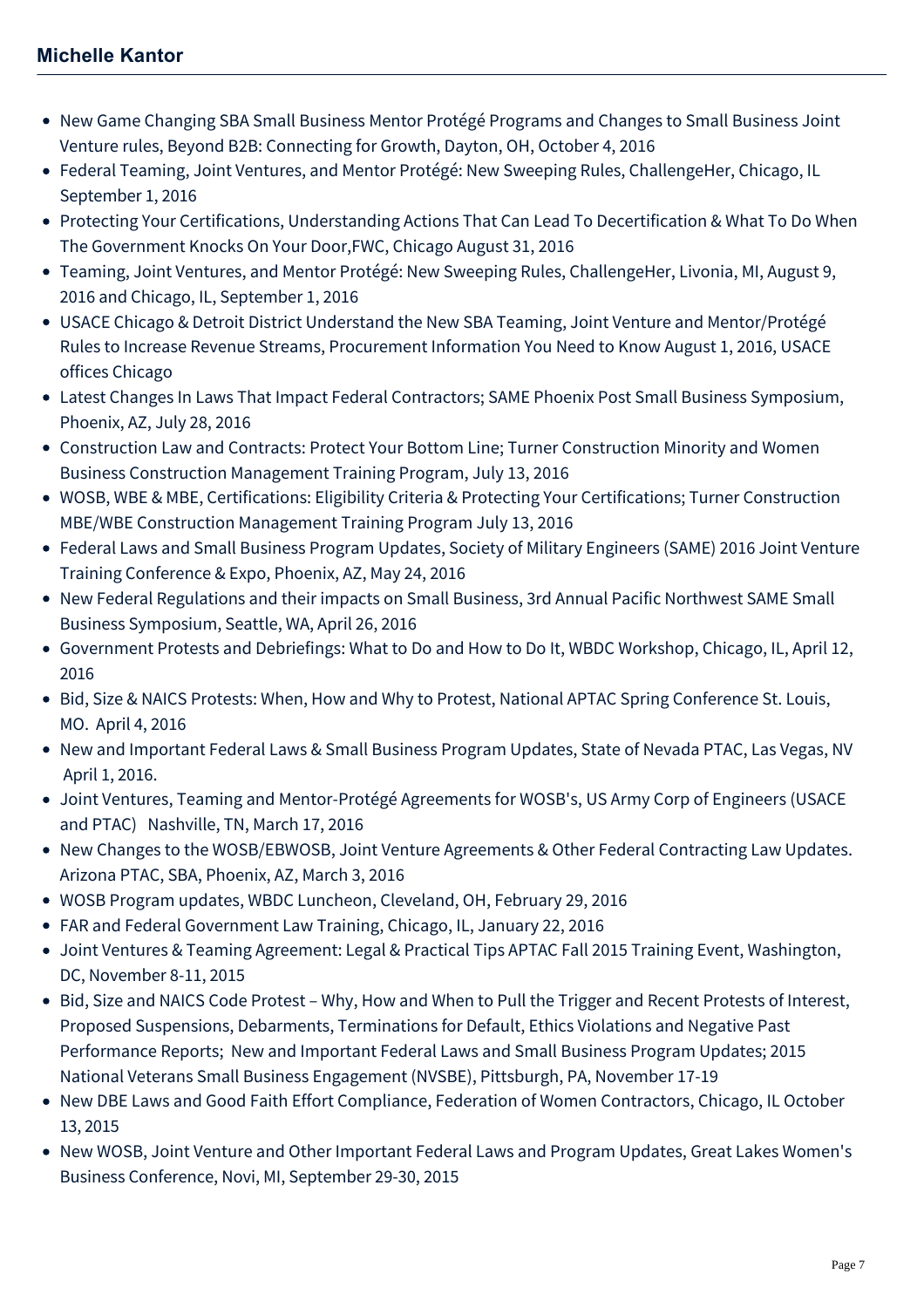- Joint Ventures, Teaming, Mentor Protégé Agreements & Federal Laws Impacting Your Bottom Line, PTAC, Frankfort, KY, August 27, 2015
- Which Certification is Right for You, Business Smart Week, Detroit, MI, August 3-7, 2015
- Teaming Agreements, A&E Federal Projects Source Selection Workshop, Phoenix, AZ, July 30, 2015
- New Federal Laws That Can Impact Your Business, 2015 DOE and SAME Great Lakes, Energy Forum and Small Business Industry Days, Chicago, IL, April 14, 2015
- Construction Subcontracts: Legal Risks and Tips, IDOT workshop, Chicago, IL, April 7, 2015
- New DBE Laws and other Federal Laws impacting Construction Contractors, WCOE Women Build America 2015 Leadership Conference, Washington, D.C., March 29, 2015
- New and Important Federal Laws that Affect Small Businesses Workshop, PTAC and WBDC Chicago, IL, March 25, 2015
- Understand and Negotiate Your Contracts, WBDC Leadership Institute for Women Keynote Speaker, Indianapolis, IN, WBDC and CEED Michigan, March 10, 2015, WBDC Leadership Institute for Women Keynote Speaker, WBDC and CEED Michigan, Grand Rapids, MI, March 12, 2015
- Teaming & Joint Ventures on Government Contracts to Grow Your Business, SBA Annual Lenders Awards Luncheon, San Diego, CA , February 18, 2015
- Federation of Women Contractors: DBE New Rules/Protect your Certifications, Chicago, Illinois, February 2015
- Joint Ventures, Teaming and Affiliation and New Federal Small Business Contracting Laws, APTAC National Conference, Washington, DC. Nov. 11, 2014
- NDAA & Federal Contracting Law Updates, SAME Phoenix Post, Small Business Symposium, Phoenix, AZ, Oct 10, 2014
- Ethics in Federal Government Contracting, SAME Phoenix Post, Small Business Symposium, Phoenix, AZ, Oct 10, 2014
- FAR Training Course, Taught 5 hour course at Lehigh University, Allentown PA, Sept 24, 2014
- Joint Ventures and Teaming: Legal and Practical Tips, Ohio University PTAC and Columbus SBA, Columbus, Ohio Sept. 10, 2014
- New Federal Laws that Can Impact Your Small Business and New Protest Decisions of Interest, Business Smart Week, Federal Reserve Bank, Detroit, MI, August 7, 2014
- Joint Ventures and Teaming for Contracts, Federal Reserve Bank, Detroit, MI, August 7, 2014
- Protecting and Preserving your Small Business Certifications Business Smart Week, Federal Reserve Bank, August 4, 2014
- Legal Issues Involved in Joint Ventures & Teaming Arrangements Success, PTAC and Native American Indian Chamber of Commerce National Conference, Palm Springs, CA, July 22, 2014
- Joint Ventures, Teaming and Mentor Protégé Relationships: Legal & Practical Tips, & New Laws That Can Impact Small Business, Native American PTAC, SBA Phoenix, Phoenix, AZ, April 28, 2014
- NDAA, New Federal Laws and Updates, APTAC National Conference, San Francisco, March 25, 2014
- Federal Joint Venture & Teaming Agreements: Legal and Practical Tips; SAME & USACE Small Business Conference; Nashville, Tennessee, March 12, 2014
- 8(a) and other Small Business Certifications & Benefits, PTAC and Women's Business Development Seminar Workshop, Chicago, Illinois, February 19, 2014
- Federal Contracting News, Laws and Updates, MIDWEST SBLO Group, PTAC, College of DuPage, Illinois, February 12, 2014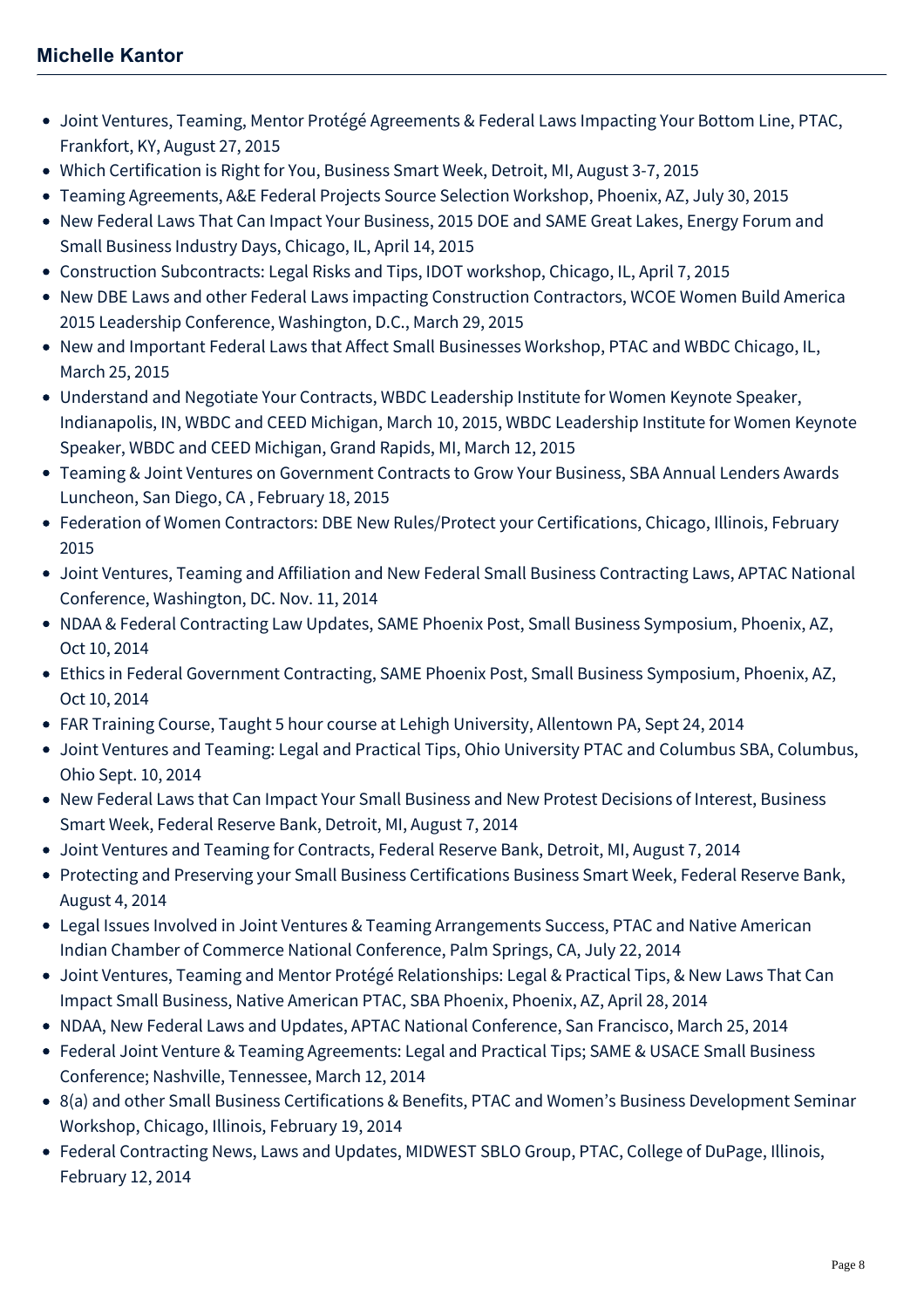- Joint Venture & Teaming Workshop, PTAC & WBENC, Chicago, Illinois, February 6, 2014
- USACE Construction Roundtable; Joint Ventures and Mentor Protégé Programs, Hyatt Regency, Cincinnati, Dec 5, 2013
- New Defense Authorization Act and Other Recent Federal Contracting Laws, Kittyhawk SAME Post, Cincinnati, Ohio, Dec. 6, 2013
- 5% Rule: WOSB Federal Contracting Program Updates and Opportunities, MICEED, PTAC and Michigan WBDC, Regional Conference, Sept 26, 2013, Novi, Michigan
- Joint Venture, Teaming Agreements and Mentor Protégé Programs, Michigan PTAC and SBA, Livonia Michigan, Sept 17, 2013
- Getting Your House in Order Before You Bid for a Federal Contract, PTAC Chicago & Women's Business Development Center, Aug 28, 2013
- Teaming Joint Ventures and Mentor Protégé Program Updates, SDVOB Elite National Conference, Sand Diego, CA. August 25, 2013
- Ethics and Business Code of Conduct Workshop, New Federal Laws, Bid and Size Protest Workshop, and Joint Ventures and Teaming Workshop, National Veterans Small Business Conference (NVSBC), America's Center Convention Complex, St. Louis, August 5-8, 2013
- 5% Rule: How to Navigate and Secure Federal Contracts, New Woman Owned Small Business Workshop (WOSB), PTAC and WBDC Chicago, Illinois July 25, 2013
- Legal Agreements for Teams, Chicago Urban League, Chicago, Illinois June 29, 2013
- WOSB Federal Contracting Program Updates and Opportunities, Women Construction Owners and Executives Annual Conference (WCOE), St. Regis Hotel, Washington D.C., April 24, 2013
- WOSB Federal Contracting Program and Recent Updates, WCOE, Washington D.C. April 23, 2013
- New Defense Authorization Act and Federal Law Updates Society of Military Engineers, Phoenix Post, April 12, 2013
- Federal Small Business Teaming, Joint Ventures and Mentor Protégé Programs, Society of American Military Engineers (SAME) Detroit Post, April 4, 2013
- Updates on Various Federal Contracting Laws & Recent Bid & Size Protest Decisions, Society of American Military Engineers (SAME) Detroit Post, April 4, 2013
- Teaming, Government & Corporate Small Business Contracting & Next Steps, WBDC, Lear Corporation, Southfield, Michigan, March 7, 2013
- Teaming, Government & Corporate Small Business Contracting & Next Steps, WBDC, Herman Miller, Inc., Zeeland, Michigan, March 5, 2013
- Teaming, Government & Corporate Small Business Contracting & Next Steps, WBDC, Duke Realty, Indianapolis, Indiana, February 28, 2013
- Federal Contracting Opportunities, WBDC, Chicago, Illinois, December 6, 2012
- Government Contracting, Subcontracting Plans and Teaming, Legal Issues for Illinois Structural Engineers Half Moon Seminars, Wheaton, Illinois, November 28, 2012
- Tribal Contracting Opportunities,8(a) Certifications Tribal Economic Conference, Milwaukee, Wisconsin, September 2012
- Teaming, Affiliation and Recent Federal Laws, National HUBZone Conference, Washington, D.C. September 5-7, 2012
- Teaming, Joint Venture and Mentor Protégé Program Benefits and Rules, Society of American Military Engineers (SAME), Memphis, Tennessee, August 15, 2012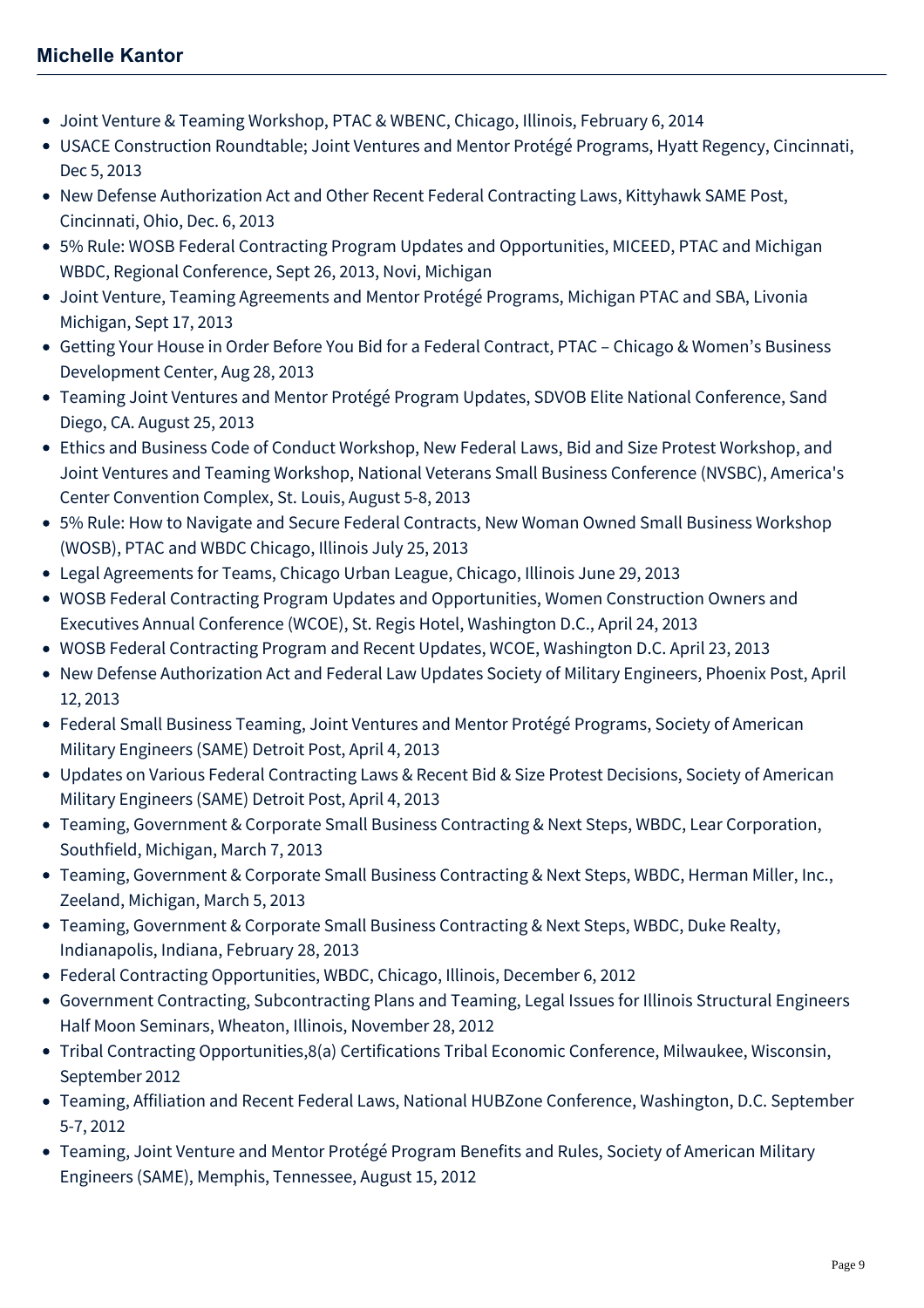- Teaming for Contracts, WBE and other Small Business Certifications, Women's Business Development Center, Aon Center, Chicago, Illinois, August 2, 2012; Target Financial Services, Minneapolis, Minnesota, August 7, 2012; Rubin Brown, St. Louis, Missouri, August 9, 2012; Harley-Davidson, Milwaukee, Wisconsin, August 16, 2012
- Small Business Certifications, Set-Asides, Teaming and Mentor Protégé Program, 9th Annual National Convention of Service Disabled Veterans and Small Business, Las Vegas, Nevada, July 2012
- Corporate Structures, MBE/WBE certifications and Contracting Law, Chicago Urban League, June 2012
- National Veteran Small Business Conference and Expo, Detroit, Michigan, June 2012
- Tribal Government Federal Contracting and Supplier Diversity Programs, Michigan Tribal Government Forum, Lansing, Michigan, May 17, 2012
- Government Contracting and Small Business Certifications American Indian Chamber of Commerce of Arizona, Heard Museum, Phoenix, Arizona, March 16, 2012
- Small Business Certifications, Set-Asides, Teaming and Mentor Protégé Programs, 2012 Rocky Mountain Society of Military Engineers Training, Phoenix, Arizona, March 14, 2012
- Key Federal Contracting Laws and Bid Protest Updates: Society of Military Engineers, Regional Great Lakes Conference, Northbrook, Illinois, March 6-7, 2012
- Understanding & Negotiating Subcontracts for DBEs, Illinois Department of Transportation, Chicago, Illinois, January 30, 2012
- Government Contracting and Teaming, WCOE National Conference, Washington, D.C. February 6, 2012
- International Teaming and Joint Ventures, United States and South Africa International Women's Business Conference, Chicago, Illinois, October 2011
- Teaming, Joint Ventures and Mentor Protégé Programs, WBENC, WBDC, Chicago, Illinois, October 2011
- Women-Owned Small Business Contracting Program (WOSB) WBDC, Chicago, Illinois, October 2011
- Mentor Protégé Agreements Workshop Facilitator, SAME Great Lakes Regional Conference, Milwaukee, Wisconsin, October 2011
- Joint Ventures and Mentor Protégé Programs, SDVOSB Service Elite National Convention, Chicago, Illinois, July 22, 2011
- Drafting Service Agreements and Work Scope, BOMA National Convention, National Harbor, June 2011
- Federal Teaming, Joint Ventures and Subcontracting Workshop, Federal Certifications and Audits Workshop , Key Federal Contracting Laws, Workshop, SAME Midwest Small Business Expo, March 16-17, 2011
- New Woman Owned Small Business (WOSB) and the 8(m) Program; Small Business Set-Aside Certification Criteria and Audits; Teaming, Joint Ventures And Subcontracting; New Federal 2010 Small Business Jobs Act Presentation; Key Federal Contracting Laws that Everyone Must Know, Small Business Symposium, Society of American Military Engineers (SAME), Phoenix, Arizona, February 18, 2011
- Key Federal Acquisition Rules Relating To Procurement, Teaming and Set-Aside Contracts, National Web Seminar for National Society of Professional Engineers February 15, 2011
- Key Federal Acquisition Rules Relating To Procurement and Set Aside Contracts, Women Construction Owners and Executives (WCOE) Annual Conference, Washington D.C., February 7, 2011
- Joint Ventures, Mentor/Protégé Programs & Strategic Partnerships, WBDC, Chicago, Illinois, January 2011
- HUBZone and other Federal Certification & Set-Asides, Alliance for Illinois Manufacturing, Chicago, Illinois, November 2010
- SDVOSB Certification Criteria and Protecting Your CVE, SDVOSB Elite Conference, Foxwoods, Connecticut,